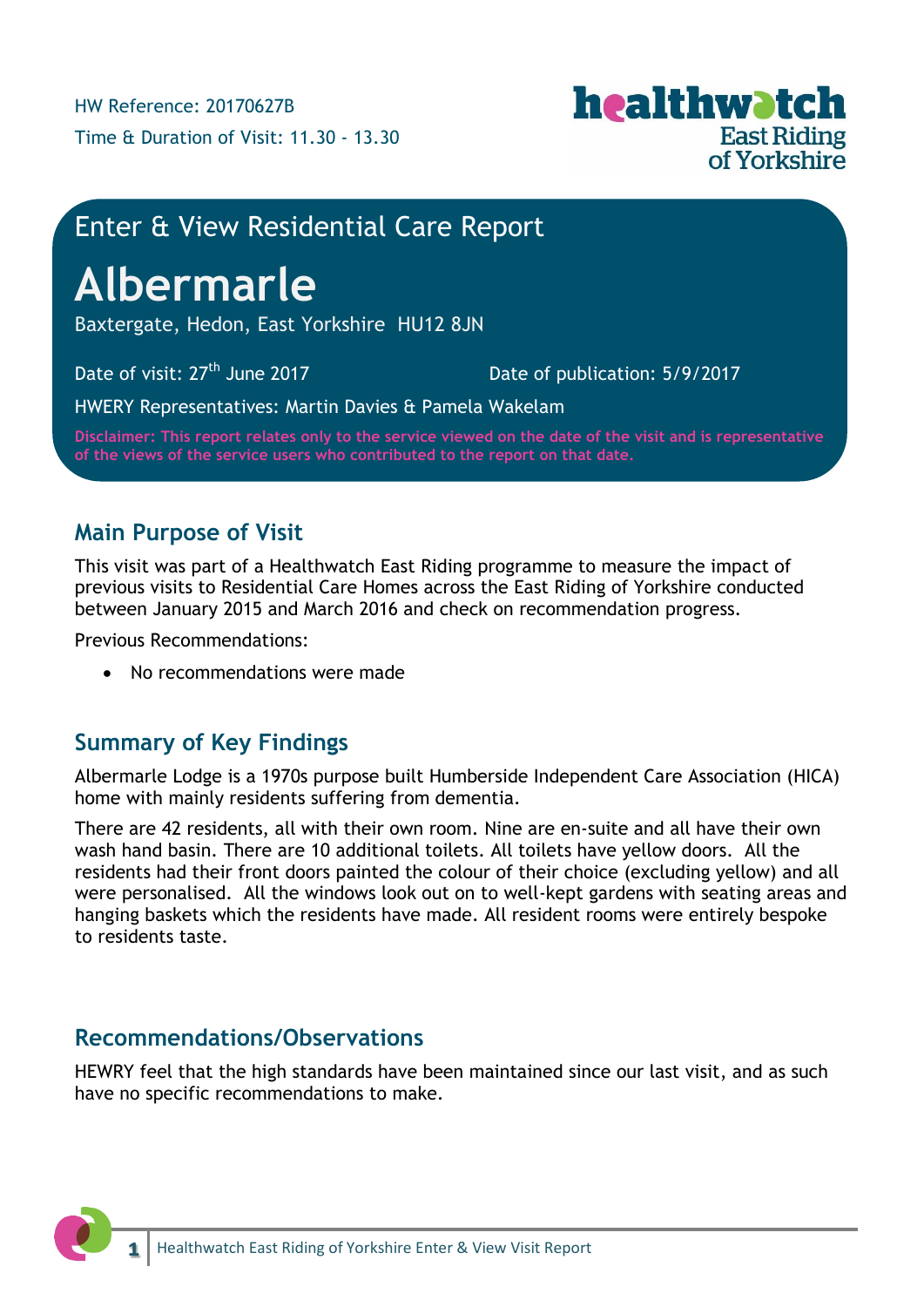## **Full Report**

## **Background**

It is important to note that Enter & View is not an inspection; it is a genuine opportunity to build positive relationships with local Health & Social Care providers, provide opportunity to demonstrate that providers support service user engagement and give service users the opportunity to give their views in order to improve service delivery.

Local Healthwatch has a number of specific statutory activities that it is required to deliver, defined in five Healthwatch Quality Statements, specifically

- Strategic Context & Relationships
- Community Voice & Influence
- Making a Difference Locally
- Informing People
- Relationship with Healthwatch England

Under its remit of 'Making a Difference Locally', Healthwatch has a responsibility to ensure that recommendations for change are heard and responded to by relevant decision makers.

## **Main Findings**

#### **How safe is the setting for service users?**

The home employs 48 staff including a full time handyman. There are no specific visiting times.

The home is clean with no unpleasant odours. The fixtures and fittings seemed safe and fit for purpose. Fire evacuation, infection control procedures and a call system are in place. Medicines are kept in a locked cabinet in a locked room, with a log indicating usage. Boots Chemist had done an audit on medication on the day of our visit.

The food hygiene score is 5, food is sourced off site from Aperativo on a cooked chill basis.

Areas which are restricted to residents are controlled with a number code. Residents who wish to venture out into Hedon are always accompanied by a carer.

#### **How effective do service users consider the service to be?**

Residents have access to all health services. Visits to dentists and the opticians are arranged locally. If residents need to visit hospital relatives are given the opportunity to attend, if no relative can attend a carer always accompanies the resident. Falls are monitored and appropriate footwear encouraged. The home makes use of hoists for bathing.

The manager takes the view that this "is their home" and residents can do everything when they like, such as getting up and going to bed.

Two meal sittings are held with one catering for residents who find difficulty eating and have to be assisted.

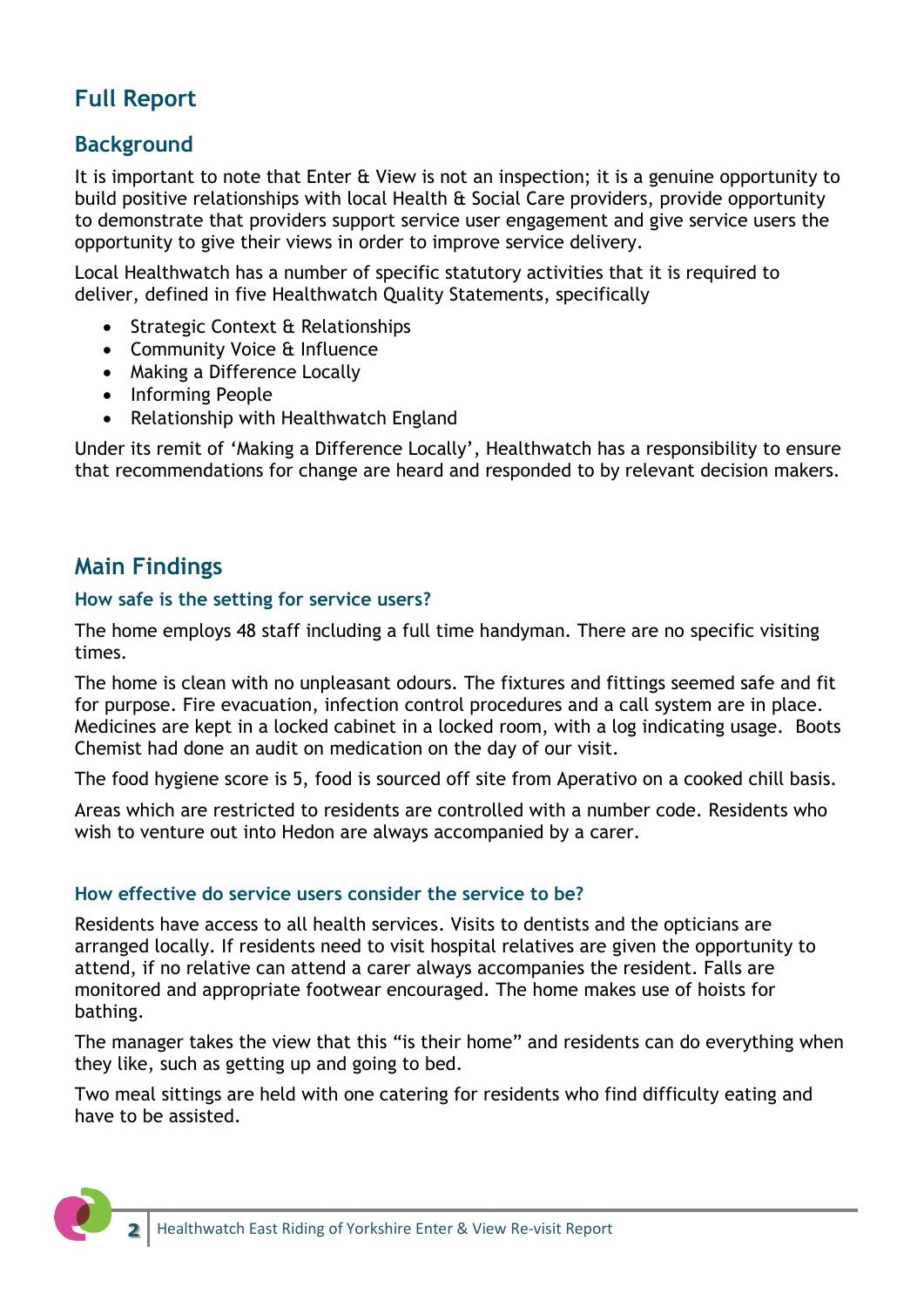#### **How caring do service users find the service?**

Residents who are able, are involved in care plans which are reviewed monthly, relatives are also involved. All residents have a named key worker.

A bank is run for resident's cash and a hairdresser visits every week.

Activities are advertised on a notice board, whilst HEWRY were there a singing activity was taking place which was well attended and was being enjoyed by all. The home has an activities coordinator. There is a quiet room available and a library.

A relative who was visiting told us "It's clean and there's plenty of room, what more could you want, its local and I can visit when I want".

Interactions between staff and residents was positive and friendly

#### **How responsive to their needs do service users find the service?**

No day care is provided, if beds are available the home will offer respite care. Some end of life plans are in place; however we were informed it's a subject many relatives find very difficult. Review meetings are held monthly with relatives being given the opportunity to attend.

With this being a home which cater specifically for dementia sufferers, there are many reminiscence aids in evidence such as, a bus stop, a memory box and trees in the garden decorated with pom-pom wishes. Resident's art work is also displayed in the garden.

A suggestion box is situated at the main reception area. A complaints procedure is in place.

#### **How well-led do service users consider the service to be?**

A member of staff was interviewed who said she loved working here; she used to be a 1:1 carer but enjoyed this environment more. She felt well supported by her senior and the manager, and had undergone thorough training including safeguarding, infection control, health and safety and a lengthy induction. She said the residents were happy, and she was confident to approach her line manager with any concerns she had.

Staff levels are adequate with a senior always being on duty.

Training is recorded on an online training matrix, and HICA quality assurance systems are in place such as questionnaires and audits. E learning is also undertaken by staff.

The CQC registration and current public liability document were displayed in the reception area.

#### *Response from Albermarle:*

*I am very pleased with your findings when visiting Albermarle on the 27th June 2017.*

| Signed on behalf of HWERY | Matthew Fawcett | Date: 5/9/17 |
|---------------------------|-----------------|--------------|
|---------------------------|-----------------|--------------|